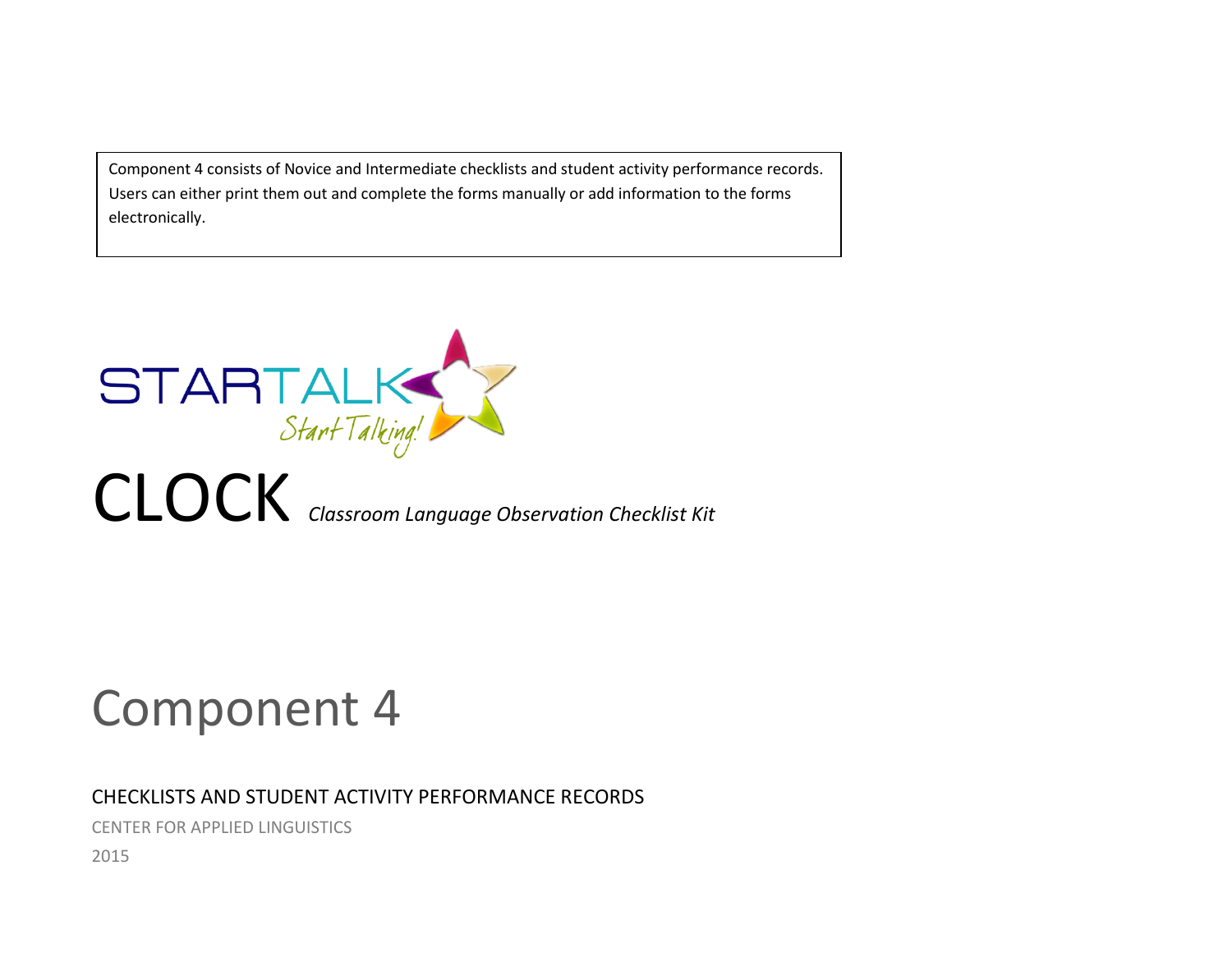

## **CLOCK Classroom Observation Checklist: Novice Sublevels\*\***

|                                                                                                |                                                                                                                                                                                                                                                                                                                              |                                                                                                                                                                                          |                                                                                                                                                                                                                                                                              | Date:                                                                                                                                                                                                                                                                                      |  |  |  |
|------------------------------------------------------------------------------------------------|------------------------------------------------------------------------------------------------------------------------------------------------------------------------------------------------------------------------------------------------------------------------------------------------------------------------------|------------------------------------------------------------------------------------------------------------------------------------------------------------------------------------------|------------------------------------------------------------------------------------------------------------------------------------------------------------------------------------------------------------------------------------------------------------------------------|--------------------------------------------------------------------------------------------------------------------------------------------------------------------------------------------------------------------------------------------------------------------------------------------|--|--|--|
| Interpersonal or Presentational Speaking (circle one or both)<br><b>Interpretive Listening</b> |                                                                                                                                                                                                                                                                                                                              |                                                                                                                                                                                          |                                                                                                                                                                                                                                                                              |                                                                                                                                                                                                                                                                                            |  |  |  |
| <b>Fluency</b><br>Performance                                                                  |                                                                                                                                                                                                                                                                                                                              | <b>Language Control</b>                                                                                                                                                                  | Vocabulary                                                                                                                                                                                                                                                                   | Comprehension                                                                                                                                                                                                                                                                              |  |  |  |
|                                                                                                | How does his/her use of the target                                                                                                                                                                                                                                                                                           | How well does he/she                                                                                                                                                                     | What kind of words does he/she                                                                                                                                                                                                                                               | How well does he/she understand                                                                                                                                                                                                                                                            |  |  |  |
| Level                                                                                          | language flow?                                                                                                                                                                                                                                                                                                               | use the target language?                                                                                                                                                                 | know in the target language?                                                                                                                                                                                                                                                 | the target language?                                                                                                                                                                                                                                                                       |  |  |  |
| <b>Novice High</b>                                                                             | Uses some sentences or questions<br>0<br>learned in class.<br>Answers some questions about<br>□<br>things learned in class.<br>Sometimes generates some<br>$\Box$<br>sentences or questions of his/her<br>own.<br>$\Box$<br>Presents information using<br>practiced phrases and simple                                       | Often uses words,<br>phrases, sentences<br>or questions learned<br>in class correctly.<br>Sometimes uses<br>$\Box$<br>own generated<br>sentences.<br>$\Box$<br>Generated<br>sentences or | Uses familiar words related<br>to what he/she is learning in<br>class.<br>Uses native language when<br>П<br>he/she does not know the<br>words to say more about<br>something in the target<br>language.<br>Presents information on<br>П                                      | Understands simple, familiar<br>П.<br>words, phrases, sentences,<br>questions, and directions.<br>Understands some new sentences<br>and questions and follows some<br>new* directions when teacher:<br>speaks slowly.<br>$\Box$<br>$\Box$<br>repeats the question.                         |  |  |  |
|                                                                                                | sentences.                                                                                                                                                                                                                                                                                                                   | questions are<br>occasionally correct.                                                                                                                                                   | familiar topics.                                                                                                                                                                                                                                                             | uses pictures or gestures to<br>П.<br>help him/her understand.                                                                                                                                                                                                                             |  |  |  |
| <b>Novice Mid</b>                                                                              | Uses words he/she has heard a lot.<br>П.<br>Uses short phrases practiced a lot.<br>$\Box$<br>$\Box$<br>Sometimes uses simple sentences<br>practiced a lot.<br>Answers some simple, questions<br>$\Box$<br>practiced a lot.<br>Presents information using variety<br>0<br>of words, and memorized phrases<br>and expressions. | Uses words learned<br>$\Box$<br>in class.<br>Sometimes uses<br>П<br>phrases or<br>sentences learned in<br>class correctly.                                                               | Uses some familiar words<br>related to what he/she is<br>learning in class.<br>Pauses and tries to find<br>П<br>words in the target language,<br>but often uses words in<br>his/her native language.<br>Presents information about<br>self and some very familiar<br>topics. | Understands a few simple, very<br>$\Box$<br>familiar words, phrases,<br>sentences, questions, and<br>directions.<br>Usually understands when teacher:<br>speaks slowly.<br>$\Box$<br>repeats the question.<br>$\Box$<br>uses pictures or gestures to<br>$\Box$<br>help him/her understand. |  |  |  |
| <b>Novice Low</b>                                                                              | Uses a few words he/she practiced<br>$\Box$<br>a lot.<br>Occasionally use a few short<br>$\Box$<br>phrases he/she practices a lot.<br>Presents information using single<br>$\Box$<br>words or memorized phrases.                                                                                                             | П<br>Sometimes uses<br>words that he/she<br>knows well.<br>$\Box$<br>Sometimes uses a<br>few phrases he/she<br>knows well.                                                               | Uses a few words that he/she<br>practices a lot.<br>$\Box$<br>Knows a few phrases that<br>he/she practices a lot.<br>Use native language a lot.<br>$\Box$<br>Presents limited information<br>about self and a few very<br>familiar topics.                                   | Understands a few<br>$\Box$<br>words/phrases that he/she<br>practices a lot.<br>Sometimes understands when<br>teacher:<br>speaks slowly.<br>$\Box$<br>repeats the question.<br>$\Box$<br>uses pictures or gestures to<br>$\Box$<br>help him/her understand.                                |  |  |  |

\*New refers to material that the student has not learned previously.

\*\*This checklist is based on the ACTFL Performance Descriptors for Language Learners (2012), ACTFL Proficiency Guidelines (2012), NCCSFL-ACTFL Can-Dos (2013), COPE/SOPA Rating Scale (2010), and input from STARTALK program administrators, teachers, and CLOCK project advisors.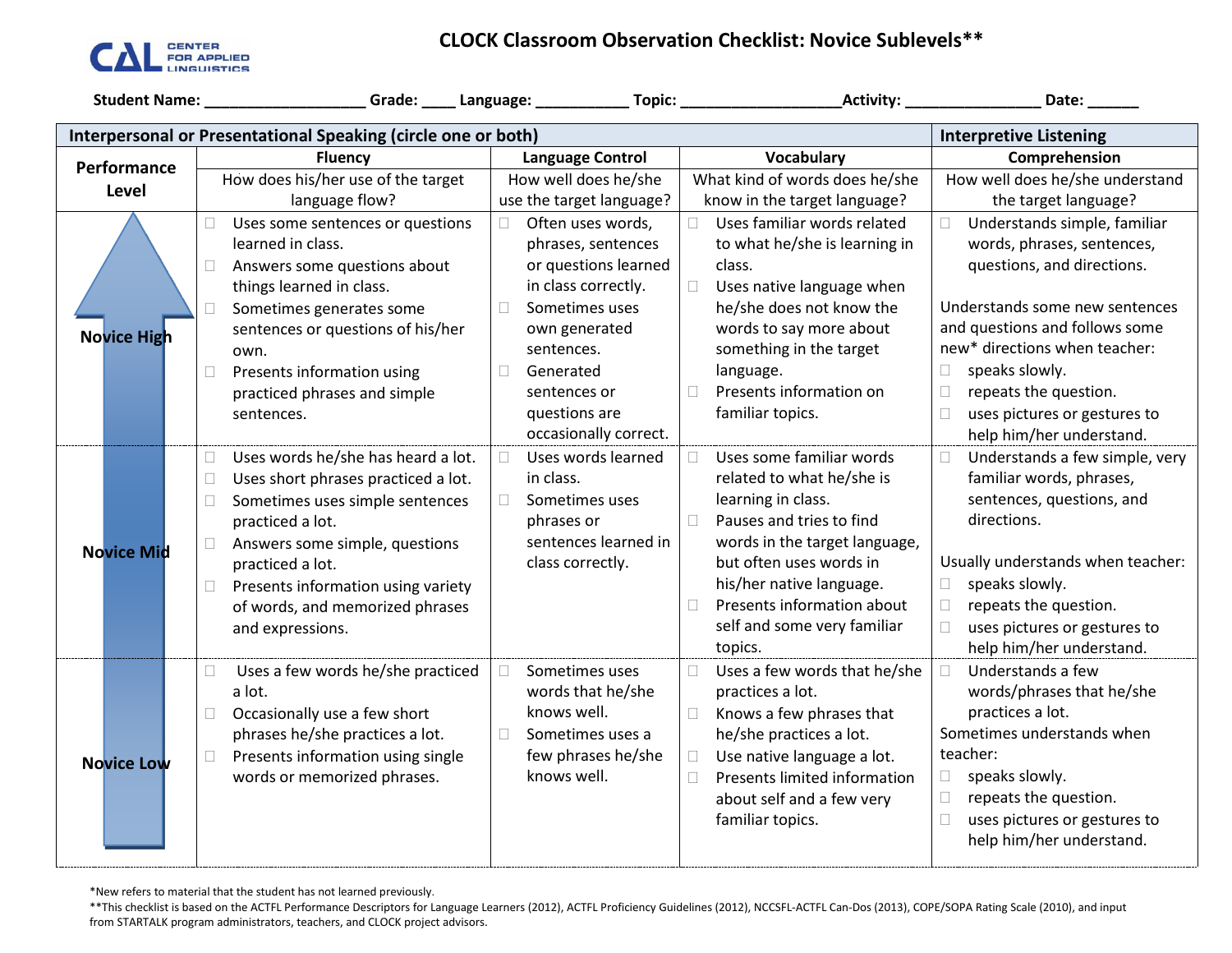

# **COMMENTS:**

#### **COMMUNICATION STRATEGIES AND LESSON-SPECIFIC CAN-DO STATEMENTS**

| Grade: _____ Language: ___________<br>Student Name: Names                      | Activity: Activity:<br>Topic: <u>with the second second</u> and second second second second second second second second second second second second second second second second second second second second second second second second second second seco<br>Date: |
|--------------------------------------------------------------------------------|---------------------------------------------------------------------------------------------------------------------------------------------------------------------------------------------------------------------------------------------------------------------|
| Novice Level Communication Strategies (check all that apply)                   | <b>Comments</b>                                                                                                                                                                                                                                                     |
| Repeats words, phrases, or sentences.<br>Ш                                     |                                                                                                                                                                                                                                                                     |
| Uses gestures or facial expressions to help others understand.                 |                                                                                                                                                                                                                                                                     |
| Sometimes uses English.<br>$\Box$                                              |                                                                                                                                                                                                                                                                     |
| Asks teacher or classmate to repeat what they said.<br>$\Box$                  |                                                                                                                                                                                                                                                                     |
| Lets teacher know when he/she does not understand.                             |                                                                                                                                                                                                                                                                     |
| For presentational:                                                            |                                                                                                                                                                                                                                                                     |
| Slows down the pace of the presentation when sensing the audience is<br>$\Box$ |                                                                                                                                                                                                                                                                     |
| having difficulty understanding.                                               |                                                                                                                                                                                                                                                                     |
| Repeats words, phrases, or sentences when sensing the audience is<br>$\Box$    |                                                                                                                                                                                                                                                                     |
| having difficulty understanding.                                               |                                                                                                                                                                                                                                                                     |
| Other:                                                                         |                                                                                                                                                                                                                                                                     |
| <b>Lesson-Specific Can-Do Statements</b>                                       |                                                                                                                                                                                                                                                                     |
| What can he/she talk about in the target language?                             | What can he/she understand in the target language?                                                                                                                                                                                                                  |
| [Please paste in your lesson specific can-dos for interpersonal speaking here] | [Please paste in your lesson specific can-dos for interpretive listening here]                                                                                                                                                                                      |
|                                                                                |                                                                                                                                                                                                                                                                     |
|                                                                                |                                                                                                                                                                                                                                                                     |
|                                                                                |                                                                                                                                                                                                                                                                     |
|                                                                                |                                                                                                                                                                                                                                                                     |
|                                                                                |                                                                                                                                                                                                                                                                     |
| Comments:                                                                      | Comments:                                                                                                                                                                                                                                                           |
|                                                                                |                                                                                                                                                                                                                                                                     |
|                                                                                |                                                                                                                                                                                                                                                                     |
|                                                                                |                                                                                                                                                                                                                                                                     |

\*New refers to material that the student has not learned previously.

<sup>\*\*</sup>This checklist is based on the ACTFL Performance Descriptors for Language Learners (2012), ACTFL Proficiency Guidelines (2012), NCCSFL-ACTFL Can-Dos (2013), COPE/SOPA Rating Scale (2010), and input from STARTALK program administrators, teachers, and CLOCK project advisors.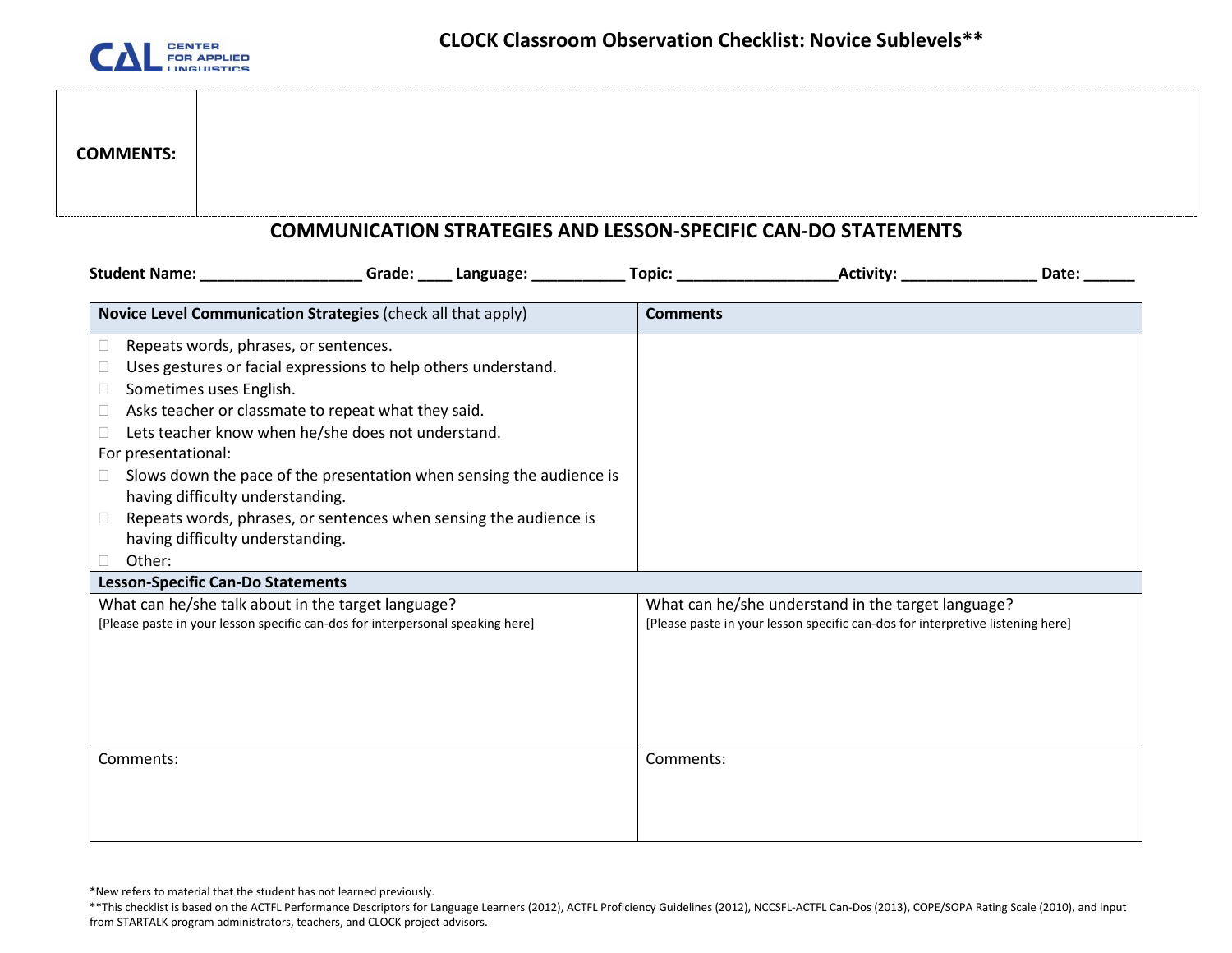

## **CLOCK Classroom Observation Checklist: Intermediate Sublevels\*\***

|                                                                                                |                                                         |                                      |                                       | Date: ______                            |  |  |  |
|------------------------------------------------------------------------------------------------|---------------------------------------------------------|--------------------------------------|---------------------------------------|-----------------------------------------|--|--|--|
| Interpersonal or Presentational Speaking (circle one or both)<br><b>Interpretive Listening</b> |                                                         |                                      |                                       |                                         |  |  |  |
| Performance                                                                                    | <b>Fluency/Text type</b>                                | <b>Language Control</b>              | Comprehension                         |                                         |  |  |  |
| Level                                                                                          | How does his/her use of the target language flow?       | How well does he/she use the         | What kind of words does he/she        | How well does he/she understand         |  |  |  |
|                                                                                                |                                                         | target language?                     | know in the target language?          | the target language?                    |  |  |  |
|                                                                                                | Uses sentences or questions learned in class<br>П.      | Mostly accurate when uses:           | Uses new words he/she has just<br>П   | Understands sentences,                  |  |  |  |
|                                                                                                | very easily.                                            | learned sentences or<br>$\Box$       | learned easily.                       | questions and strings of                |  |  |  |
|                                                                                                | Often generates sentences or own questions.<br>□        | questions.                           | Often figures out a way to say<br>П   | sentences about things he/she           |  |  |  |
|                                                                                                | Describes something or tells a simple story<br>□        | $\Box$<br>own generated sentences    | what he/she wants to say in the       | has been learning in class.             |  |  |  |
|                                                                                                | using strings of sentences.                             | or questions.                        | target language.                      | $\Box$<br>Understands some new          |  |  |  |
|                                                                                                | Has conversations easily and is able to keep<br>$\Box$  |                                      | Rarely uses words from native<br>□    | sentences, questions, and               |  |  |  |
| Intermediate                                                                                   | the conversation going.                                 | Mostly accurate when:                | language.                             | strings of sentences.                   |  |  |  |
| <b>High</b>                                                                                    | Handles social interactions in everyday<br>$\Box$       | puts strings of generated<br>$\Box$  | Makes presentations on<br>□           | $\Box$<br>When he/she is learning about |  |  |  |
|                                                                                                | situations that sometimes have an                       | sentences together.                  | personal, school, community or        | something new*, usually can             |  |  |  |
|                                                                                                | unexpected complication.                                | puts strings of learned<br>П         | researched topics.                    | figure out the main idea and            |  |  |  |
|                                                                                                | Makes presentations using organized strings<br>П        | sentences together.                  |                                       | some important details.                 |  |  |  |
|                                                                                                | of sentences.                                           |                                      |                                       |                                         |  |  |  |
|                                                                                                | Uses sentences and questions learned in class<br>$\Box$ | Mostly accurate when                 | Sometimes uses new* words<br>0        | Usually understands sentences,          |  |  |  |
|                                                                                                | easily.                                                 | using learned sentences              | easily.                               | questions, and groups of                |  |  |  |
|                                                                                                | Generates some sentences or questions of<br>□           | and questions.                       | Tries to figure out a way to say<br>0 | sentences about things learned          |  |  |  |
|                                                                                                | his/her own.                                            |                                      | what he/she wants to say in the       | in class.                               |  |  |  |
|                                                                                                | Describes something using strings of<br>$\Box$          | Often accurate when:                 | target language, but sometimes        | When he/she is learning about           |  |  |  |
| Intermediate                                                                                   | sentences.                                              | generates sentences                  | has to use native language.           | something new*, is sometimes            |  |  |  |
| <b>Mid</b>                                                                                     | Has conversations about things he/she knows<br>$\Box$   | and/or questions.                    | Sometimes uses words from<br>$\Box$   | able to figure out the main idea        |  |  |  |
|                                                                                                | and is sometimes able to keep the                       | puts strings of generated<br>$\Box$  | native language when he/she           | and some important details.             |  |  |  |
|                                                                                                | conversation going.                                     | sentences together.                  | doesn't know the words in the         |                                         |  |  |  |
|                                                                                                | Presents information using connected<br>□               | puts strings of learned<br>$\Box$    | target language.                      |                                         |  |  |  |
|                                                                                                | sentences.                                              | sentences together.                  | Presents information on a wide<br>П   |                                         |  |  |  |
|                                                                                                |                                                         |                                      | range of familiar topics.             |                                         |  |  |  |
|                                                                                                | Asks and answers questions about things<br>□            | Usually uses learned<br>$\Box$       | Uses familiar words easily.           | Understands simple words,<br>$\Box$     |  |  |  |
|                                                                                                | learned in class.                                       | sentences/questions well.            | Uses some new words.<br>П             | phrases, sentences, questions,          |  |  |  |
|                                                                                                | Uses sentences and questions learned in<br>$\Box$       | $\Box$<br>Sometimes uses learned     | Uses words in his/her native          | and directions learned in class.        |  |  |  |
|                                                                                                | class.                                                  | sentences and questions              | language when he/she does not         | Understands new* sentences<br>$\Box$    |  |  |  |
| Intermediate                                                                                   | $\Box$<br>Occasionally generates some sentences or      | accurately.                          | know the words in the target          | and questions and new                   |  |  |  |
| Low                                                                                            | questions on own.                                       | $\Box$<br>Occasionally uses accurate | language.                             | directions easily if teacher            |  |  |  |
|                                                                                                | Has simple, short conversations about things<br>$\Box$  | language in generated                | Presents information on familiar<br>□ | speaks slowly, repeats the              |  |  |  |
|                                                                                                | he/she knows.                                           | sentences or questions.              | topics.                               | sentence, question, or uses             |  |  |  |
|                                                                                                | Presents information using simple sentences.<br>□       |                                      |                                       | pictures or gestures to help            |  |  |  |
|                                                                                                |                                                         |                                      |                                       | him/her understand.                     |  |  |  |

\*New refers to material that the student has not learned previously.

<sup>\*\*</sup>This checklist is based on the ACTFL Performance Descriptors for Language Learners (2012), ACTFL Proficiency Guidelines (2012), NCCSFL-ACTFL Can-Dos (2012), COPE/SOPA Rating Scale (2010), and input from STARTALK program administrators, teachers and CLOCK project advisors.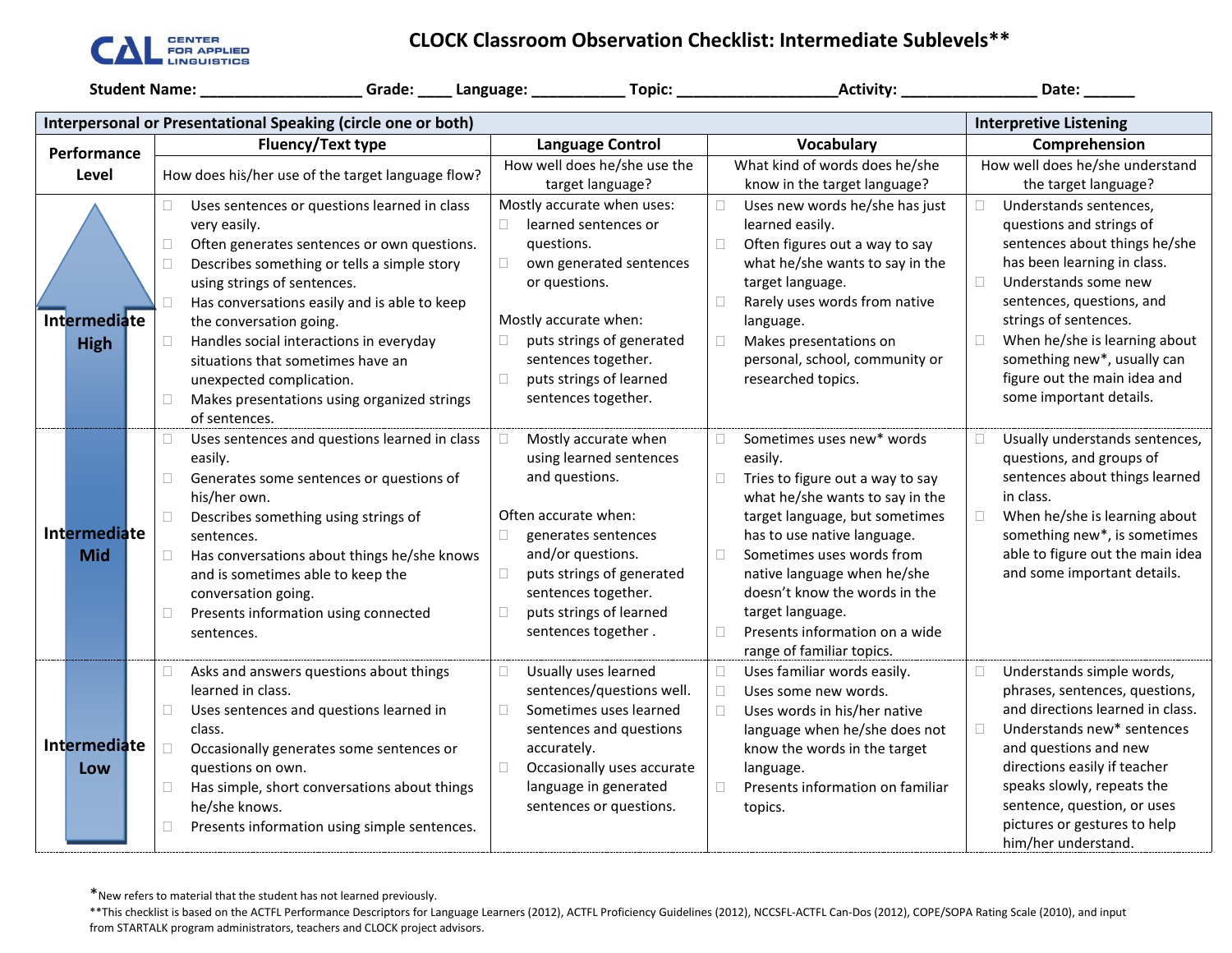

#### **COMMENTS:**

| <b>COMMUNICATION STRATEGIES AND LESSON-SPECIFIC CAN-DO STATEMENTS</b>                                                                                                                                                                                                                                                                                                                                                                                                                                                                                                                                                                                                                                                                                                                                                   |  |  |                                                                                                                                              |       |  |  |
|-------------------------------------------------------------------------------------------------------------------------------------------------------------------------------------------------------------------------------------------------------------------------------------------------------------------------------------------------------------------------------------------------------------------------------------------------------------------------------------------------------------------------------------------------------------------------------------------------------------------------------------------------------------------------------------------------------------------------------------------------------------------------------------------------------------------------|--|--|----------------------------------------------------------------------------------------------------------------------------------------------|-------|--|--|
|                                                                                                                                                                                                                                                                                                                                                                                                                                                                                                                                                                                                                                                                                                                                                                                                                         |  |  |                                                                                                                                              | Date: |  |  |
| Intermediate Level Communication Strategies (check all that apply)                                                                                                                                                                                                                                                                                                                                                                                                                                                                                                                                                                                                                                                                                                                                                      |  |  | <b>Comments</b>                                                                                                                              |       |  |  |
| Knows when he/she makes mistakes and can sometimes self-correct.<br>□<br>When he/she cannot say what he/she wants because it is complicated, tries to say it<br>$\Box$<br>in a simple way.<br>When he/she doesn't know a word, uses the words he/she DOES know to explain<br>□<br>what he/she is trying to say.<br>Asks for clarification when he/she does not understand the questions and/or<br>$\Box$<br>directions and/or explanations.<br>Provides clarification when others do not understand his/her questions and/or<br>$\Box$<br>directions and/or explanations.<br>Sometimes use pictures, gestures, or facial expressions to help others understand.<br>П<br>For presentational:<br>Slows down the pace of the presentation when sensing the audience is having<br>$\mathbb{R}$<br>difficulty understanding. |  |  |                                                                                                                                              |       |  |  |
| Rewords or rephrases when sensing the audience is having difficulty understanding.<br>□<br>Other:                                                                                                                                                                                                                                                                                                                                                                                                                                                                                                                                                                                                                                                                                                                       |  |  |                                                                                                                                              |       |  |  |
| <b>Lesson-Specific Can-Do Statements</b>                                                                                                                                                                                                                                                                                                                                                                                                                                                                                                                                                                                                                                                                                                                                                                                |  |  |                                                                                                                                              |       |  |  |
| What can he/she talk about in the target language?<br>[Please paste in your lesson specific can-dos for interpersonal speaking here]                                                                                                                                                                                                                                                                                                                                                                                                                                                                                                                                                                                                                                                                                    |  |  | What can he/she understand in the target language?<br>[Please paste in your lesson specific can-dos that target interpretive listening here] |       |  |  |
| Comments:                                                                                                                                                                                                                                                                                                                                                                                                                                                                                                                                                                                                                                                                                                                                                                                                               |  |  | Comments:                                                                                                                                    |       |  |  |

\*New refers to material that the student has not learned previously.

<sup>\*\*</sup>This checklist is based on the ACTFL Performance Descriptors for Language Learners (2012), ACTFL Proficiency Guidelines (2012), NCCSFL-ACTFL Can-Dos (2012), COPE/SOPA Rating Scale (2010), and input from STARTALK program administrators, teachers and CLOCK project advisors.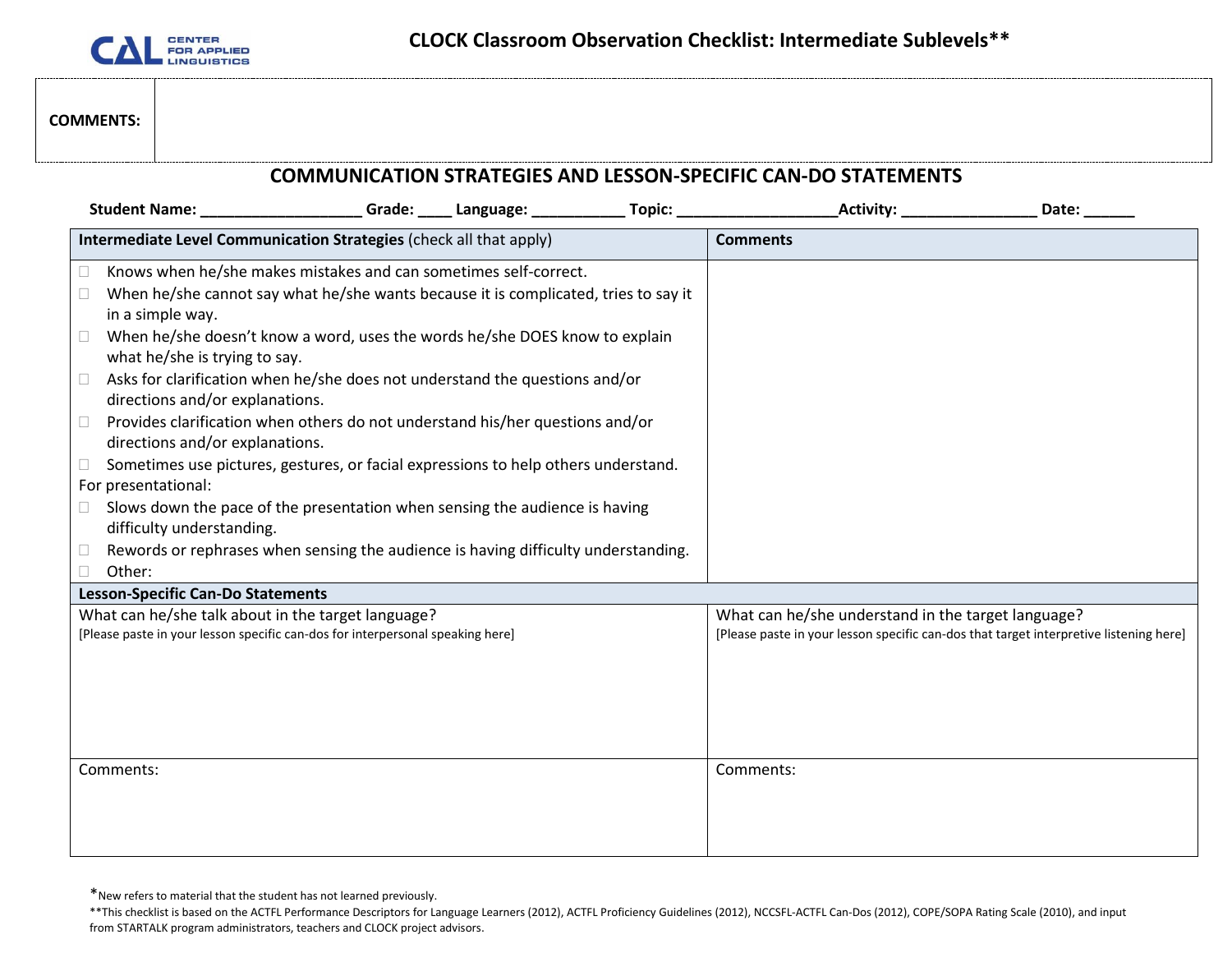**School/Program:** \_\_\_\_\_\_\_\_\_\_\_\_\_\_\_\_\_\_\_\_\_\_\_ \_\_\_\_\_\_\_\_\_\_\_\_**Language: \_\_\_\_\_\_\_\_\_\_\_\_\_\_\_\_\_\_\_\_\_\_\_\_\_\_\_\_\_\_ Date: \_\_\_\_\_\_\_\_\_\_\_\_**

#### **ACTIVITY PERFORMANCE RECORD FOR MULTIPLE STUDENTS**

**Use this table to record results on one date with multiple students.** Directions: 1) write each student's name; 2) indicate activity participated in; 3) describe their fluency, language control, vocabulary and listening comprehension; and 4) write comments about each student's performance.

| <b>CLOCK Student Activity Performance Record</b> |                 |                |                     |            |               |                 |  |
|--------------------------------------------------|-----------------|----------------|---------------------|------------|---------------|-----------------|--|
| <b>Student Name</b>                              | <b>Activity</b> | <b>Fluency</b> | Language<br>Control | Vocabulary | Comprehension | <b>Comments</b> |  |
|                                                  |                 |                |                     |            |               |                 |  |
|                                                  |                 |                |                     |            |               |                 |  |
|                                                  |                 |                |                     |            |               |                 |  |
|                                                  |                 |                |                     |            |               |                 |  |
|                                                  |                 |                |                     |            |               |                 |  |
|                                                  |                 |                |                     |            |               |                 |  |
|                                                  |                 |                |                     |            |               |                 |  |
|                                                  |                 |                |                     |            |               |                 |  |
|                                                  |                 |                |                     |            |               |                 |  |
|                                                  |                 |                |                     |            |               |                 |  |
|                                                  |                 |                |                     |            |               |                 |  |
|                                                  |                 |                |                     |            |               |                 |  |
|                                                  |                 |                |                     |            |               |                 |  |
|                                                  |                 |                |                     |            |               |                 |  |

©2015, Center for Applied Linguistics, Washington, DC